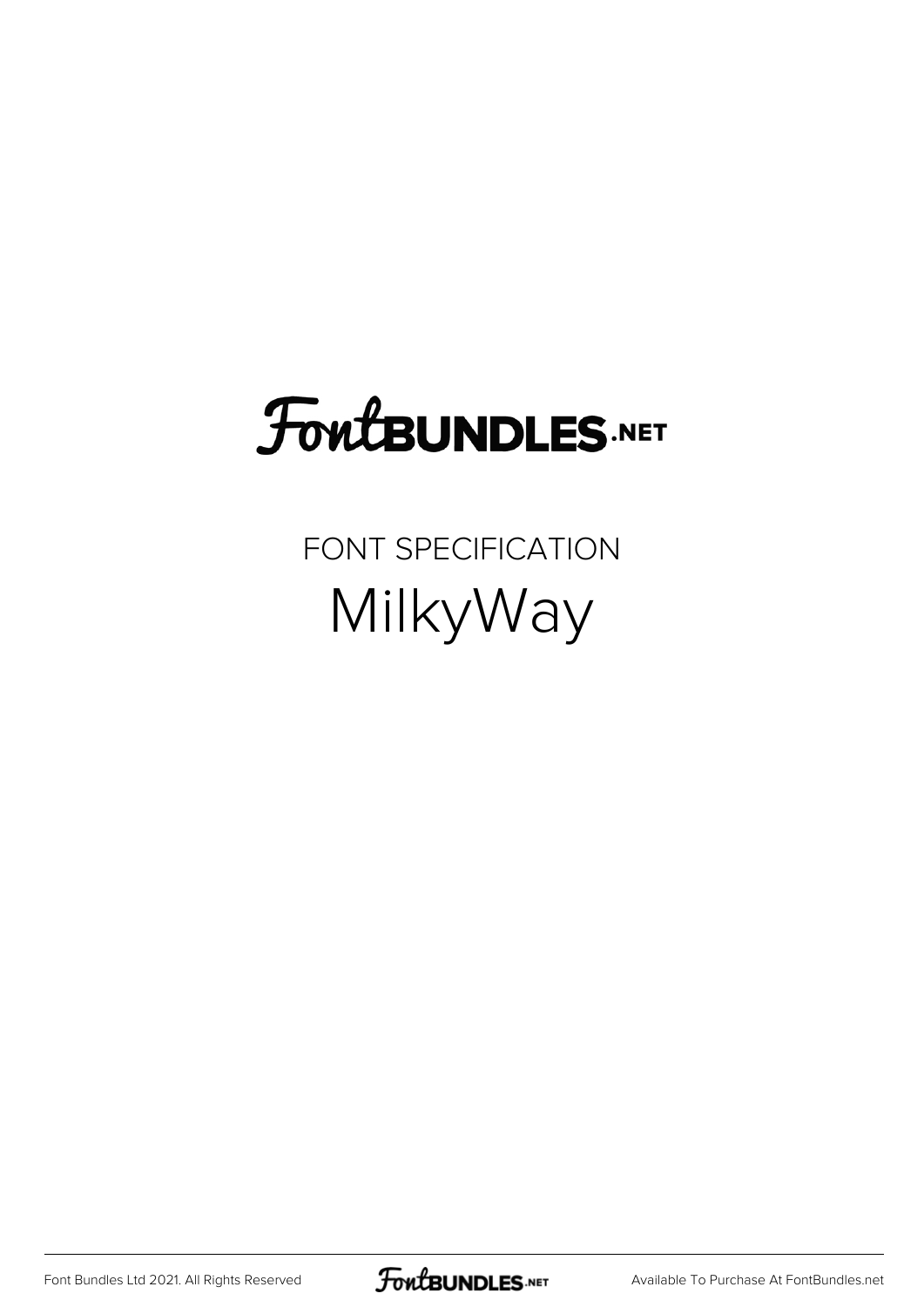#### Milkyway - Regular

**Uppercase Characters** 

## ABCDEFGHIJKLMNOPORSTUVWXY  $\overline{\prime}$

**Lowercase Characters** 

### dbcdefghijklmnopqrstuvwxyz

**Numbers** 

## 8123456789

Punctuation and Symbols



All Other Glyphs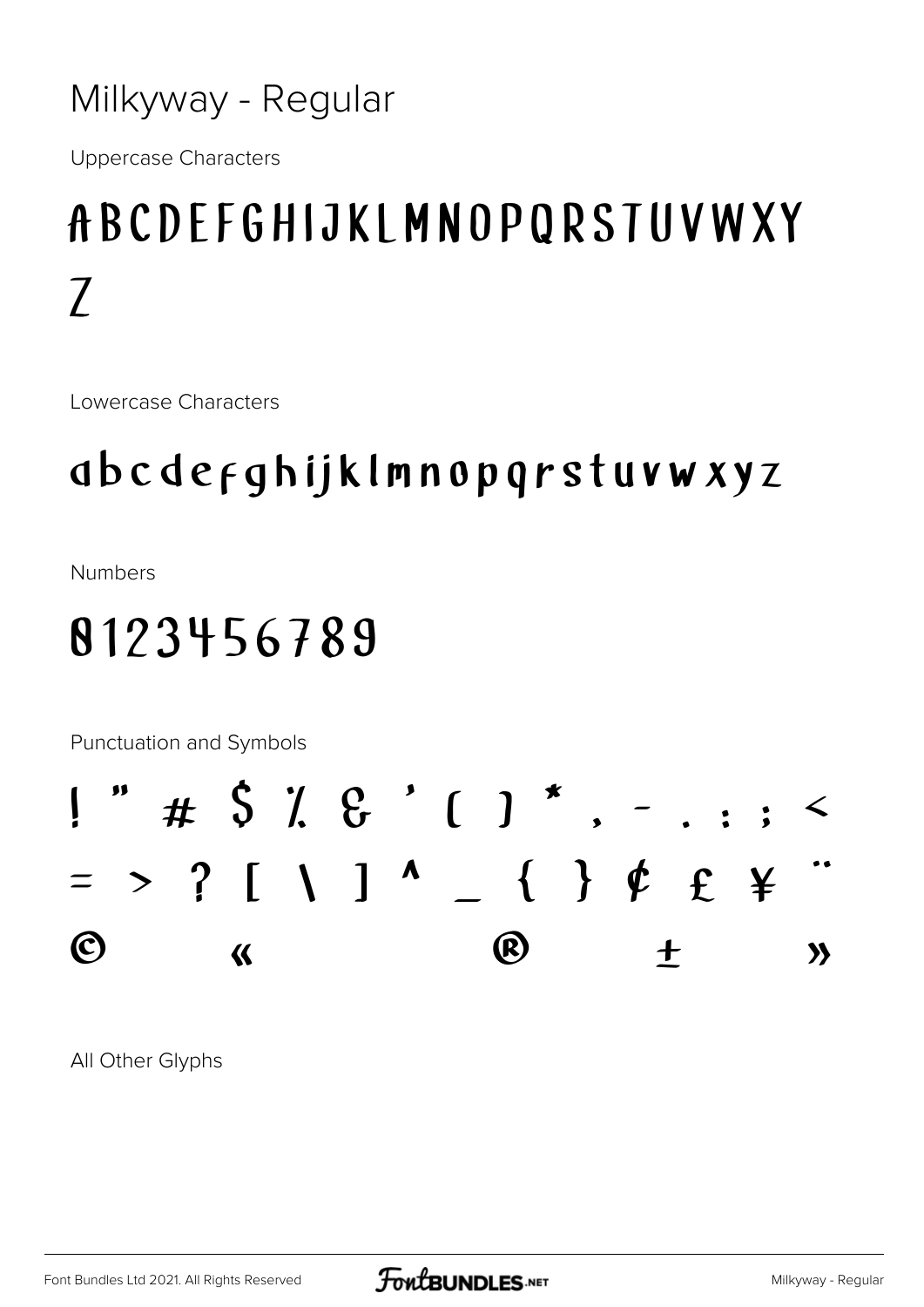|   |  |  | A A A A A A C E                             |  | E                |
|---|--|--|---------------------------------------------|--|------------------|
| E |  |  | $E \quad 1 \quad 1 \quad 1 \quad N \quad 0$ |  | $\boldsymbol{0}$ |
|   |  |  | $0$ $0$ $0$ $\times$ $0$ $0$ $0$ $0$        |  | $\bigcup$        |
|   |  |  |                                             |  | $\mathbf e$      |
|   |  |  | $e$ $e$ $i$ $i$ $i$ $n$ $n$                 |  |                  |
|   |  |  | $0 \t 0 \t 0 \t \div \t 0 \t 0 \t 1 \t 0$   |  |                  |
|   |  |  | u y y Y ^ ^ ^ - -                           |  |                  |